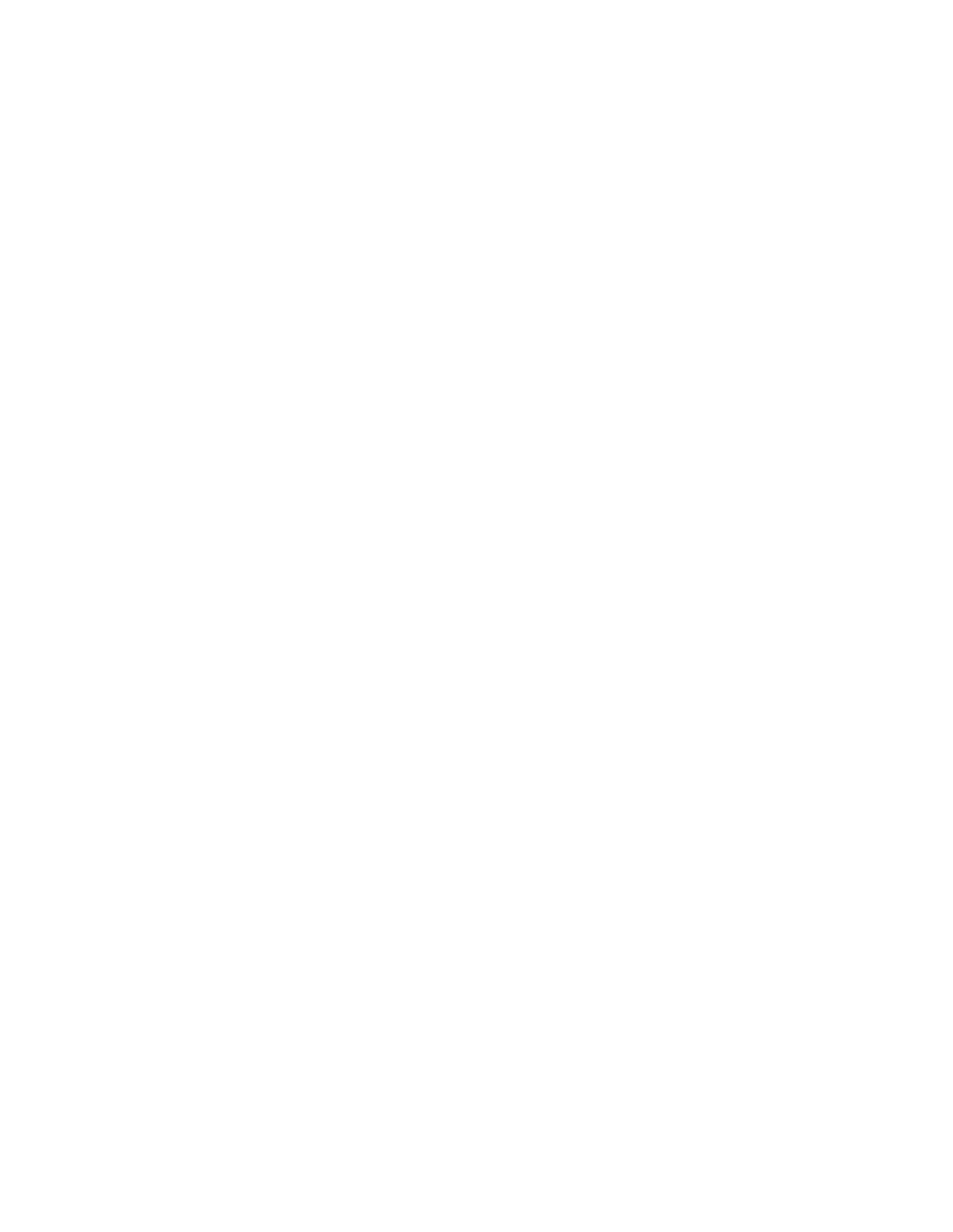## BOWDOIN COLLEGE **HONORS DAY**

Wednesday, May 8, 2019 *Kanbar Auditorium, Studzinski Recital Hall*

 $\infty$ 

WELCOME Clayton S. Rose, *President of the College*

## HONORS DAY ADDRESS

"Beyond Appreciation: From the Visual to the Visible" Peggy Wang, *Assistant Professor of Art History and Asian Studies*

## PRESENTATION OF SYDNEY B. KAROFSKY PRIZE FOR JUNIOR FACULTY Liz McCormack, *Dean for Academic Affairs*

## INTERLUDE *Trio for Violin, Horn, and Piano, op. 40: II. Scherzo* by Johannes Brahms (1833-1897)

Amanda Rose Cassano '22, *Violin* Ethan David Hill '21, *French Horn* George Lopez, *Beckwith Artist in Residence*, *Piano*

## PRESENTATION OF DEPARTMENTAL PRIZES Academic Department and Program Chairs

CLOSING REMARKS President Rose

SINGING OF THE ALMA MATER\* "Raise Songs to Bowdoin" George Lopez, *Piano*

*\*Please stand and join in singing "Raise Songs to Bowdoin." The words are on the back page of this program.*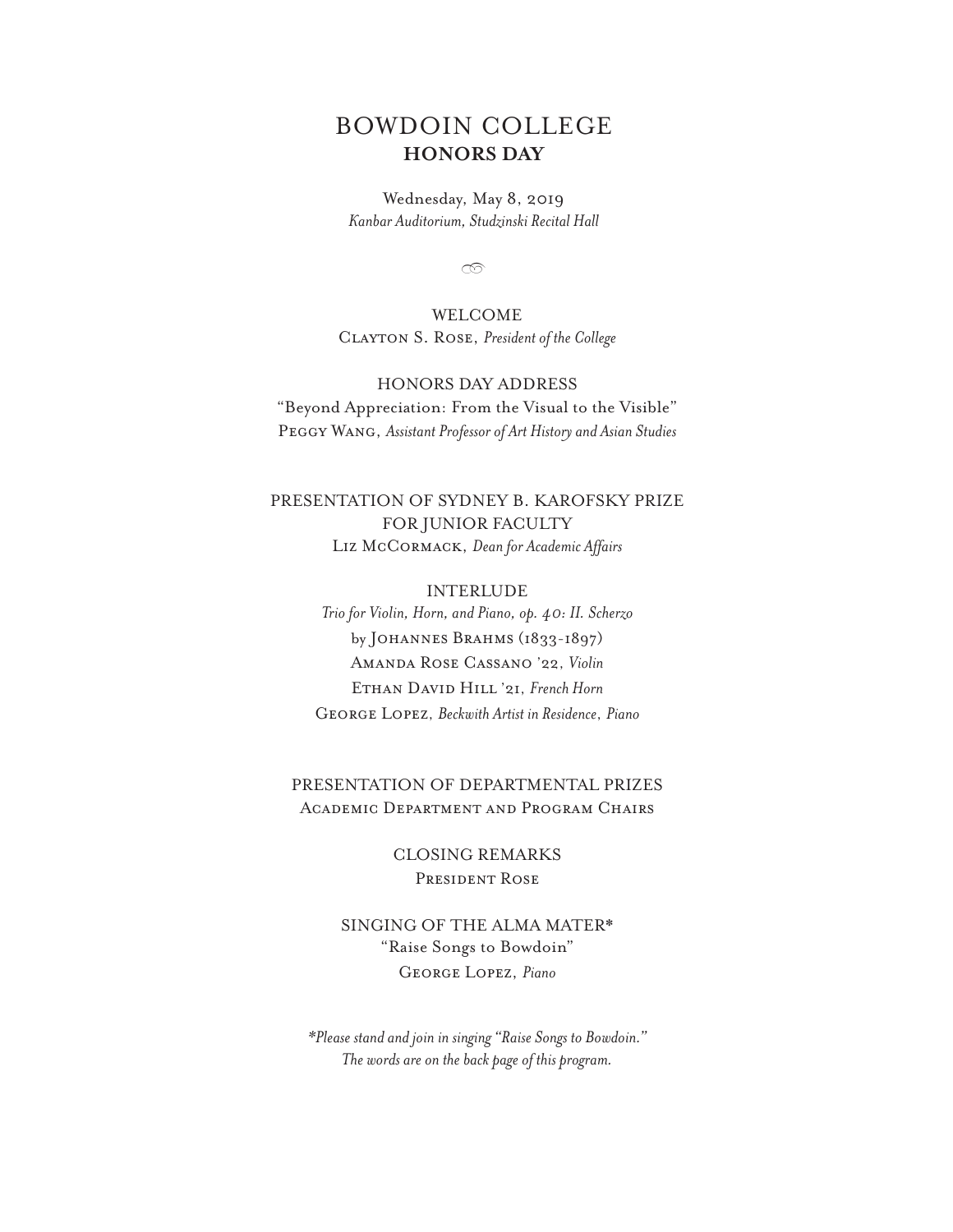# PRESENTATION OF KAROFSKY PRIZE

Liz McCormack, *Dean for Academic Affairs*

## **SYDNEY B. KAROFSKY PRIZE FOR JUNIOR FACULTY**

Meryem N. Belkaïd, *Assistant Professor of Romance Languages and Literatures*

*This prize, given by members of the Karofsky family, is to be awarded annually by the dean for academic affairs, in consultation with the Appointments, Promotion, and Tenure Committee on the basis of student evaluations of teaching, to an outstanding Bowdoin teacher who "best demonstrates the ability to impart knowledge, inspire enthusiasm, and stimulate intellectual curiosity." The prize is given to a member of the faculty who has taught at the College for at least two years.* 

# PRESENTATION OF DEPARTMENTAL PRIZES

Academic Department and Program Chairs

## **AFRICANA STUDIES**

## **Lennox Book Prize**

KATHLEEN HELEN JOHNSON '19 *Through a fund established by the Lennox Foundation and Jeffrey C. Norris '86, an appropriate book is awarded to a student graduating in Africana studies.*

## **ART HISTORY**

## **Anne Bartlett Lewis Memorial Prize in Art History**

Kinaya Moina Hassane '19 *Established by the family of Anne Bartlett Lewis, this prize is given for demonstrated excellence in art history.*

**Art History Junior-Year Prize**  Claudine Theresa Chartouni '20

#### **Art History Senior-Year Prize**

Eleanor Sarah Brakewood '19 Noah Joseph Dubay '19 Amber Morgan Orosco '19 *These prizes, established by a donor who wished to remain anonymous, are given respectively to juniors and to graduating seniors who have achieved the highest distinction in the major in art history.*

## **VISUAL ARTS**

## **Anne Bartlett Lewis Memorial Prize in Visual Arts**

Blanche Lorraine Froelich '19 *Established by the family of Anne Bartlett Lewis, this prize is given for demonstrated excellence in creative visual arts.* 

#### **Richard P. Martel Jr. Memorial Prize**

Evelyn Rose Victoria Beliveau '19 *This prize is awarded to those students who, in the judgment of the visual arts faculty, are deemed to have produced the most creative, perceptive, proficient, and visually appealing art works exhibited at the College during the academic year.* 

## **ASIAN STUDIES**

#### **Chinese Language Prize**

Carol Tianyue Zhang '20

*The Chinese Language Prize is awarded to a student with demonstrated motivation and commitment to the study of Chinese language and culture.*

#### **Japanese Language Prize**

Emlyn Knox '19

*The Japanese Language Prize is awarded to a student who demonstrates excellence in Japanese language and contributes to cross-cultural understanding through service or research.*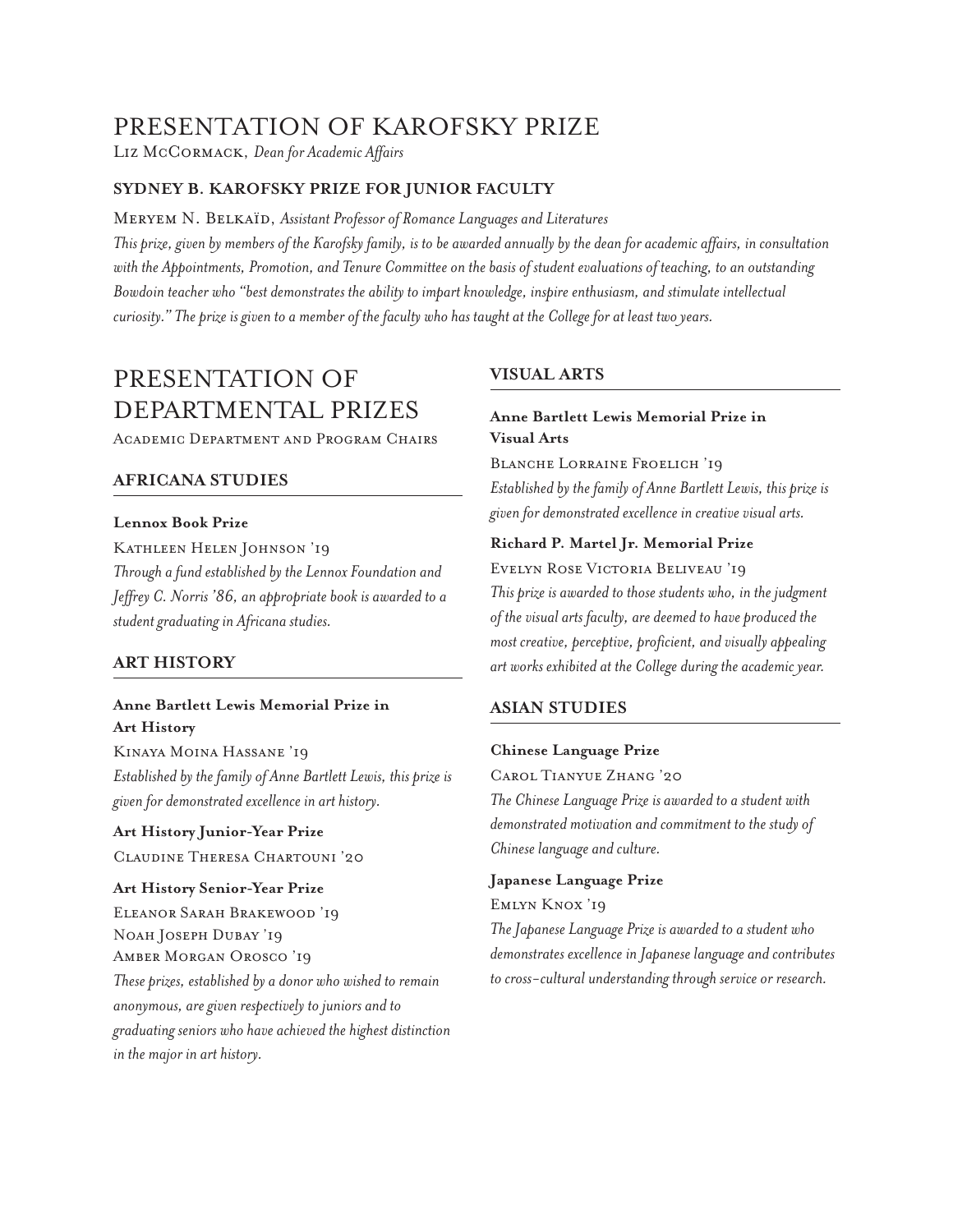## **Asian Studies Prize**

Alexander Joseph Ederer '19 MATTHEW MCCOLL '19 Isabel Roland Udell '19

*The Asian Studies Prize is awarded to a member of the senior class majoring in Asian Studies who has attained an exceptional cumulative average in Asian Studies courses and/or undertaken an advanced independent study or honors project in the major.*

## **BIOCHEMISTRY**

## **John L. Howland Book Award in Biochemistry**

Ilana R. Olin '20

*This prize is given each year to a student who has achieved academic and general excellence in the biochemistry program at the end of the junior year. The award is in honor of John L. Howland, a member of the Bowdoin faculty from 1963 to 2002 and the Josiah Little Professor of Natural Sciences and professor of biology and biochemistry, who founded the biochemistry program at Bowdoin in 1971.*

## **The Stephen Smith Prize in Biochemistry**

Kacie Jean Nelson '19

*This prize is awarded each year to an outstanding senior majoring in biochemistry, based on academic achievement, engagement, and distinction in biochemistry research.*

## **BIOLOGY**

#### **Copeland-Gross Biology Prize**

Susannah Claire Lawhorn '19

*In honor of Manton Copeland and Alfred Otto Gross, this book prize is presented to the graduating senior who has best exemplified the idea of a liberal education during the major program in biology.*

## **Donald and Harriet S. Macomber Prize in Biology**  JULIAN ROBB GARRISON '19

*This prize is awarded annually to one or more outstanding students in the Department of Biology.*

## **James Malcolm Moulton Prize in Biology**

Emily Rebecca Oleisky '20 Diego Andres Villamarin '20 *This book prize, established in honor of James Malcolm Moulton, is awarded annually to an outstanding junior majoring in biology, as judged by scholarship and interest.*

## **CHEMISTRY**

#### **ACS Awards for Superior Work in Chemistry**

*Analytical Chemistry*  Taylor Lenee Yoder '19

*Inorganic Chemistry*  Thomas Patrick Regan '20

*Organic Chemistry*  JULIA HAZLITT MORRIS 'I8

*Physical Chemistry*  PAIGE JOANN BROWN '19

*Maine Award* 

Catherine M. Call '19

*Four prizes awarded annually by the American Chemical Society recognizing superior work in the areas of analytical, inorganic, organic, and physical chemistry, and one prize awarded by the Maine Section of the American Chemical Society to a graduating senior from the state of Maine.*

#### **Samuel Kamerling Laboratory Award**

Jialin Xie '21

*This award is given to one or more students for truly exceptional work in Organic Chemistry 2250-2260.* 

## **Philip Weston Meserve Prize in Chemistry**

Bennett Henry Sneath '20 *This prize recognizes the excellent work of a junior who shows* 

*promise for the future.*

## **William Campbell Root Award**

JULIA HAZLITT MORRIS '18

*This prize recognizes senior chemistry majors who have provided service and support to chemistry at Bowdoin beyond the normal academic program.*

## **First-Year Student Chemistry Achievement Award**

*General Chemistry*  ANTHEA L. BELL '22 *Advanced Chemistry* ANTHONY YANEZ '22 *These awards are given to first-year students for superior academic work in chemistry.*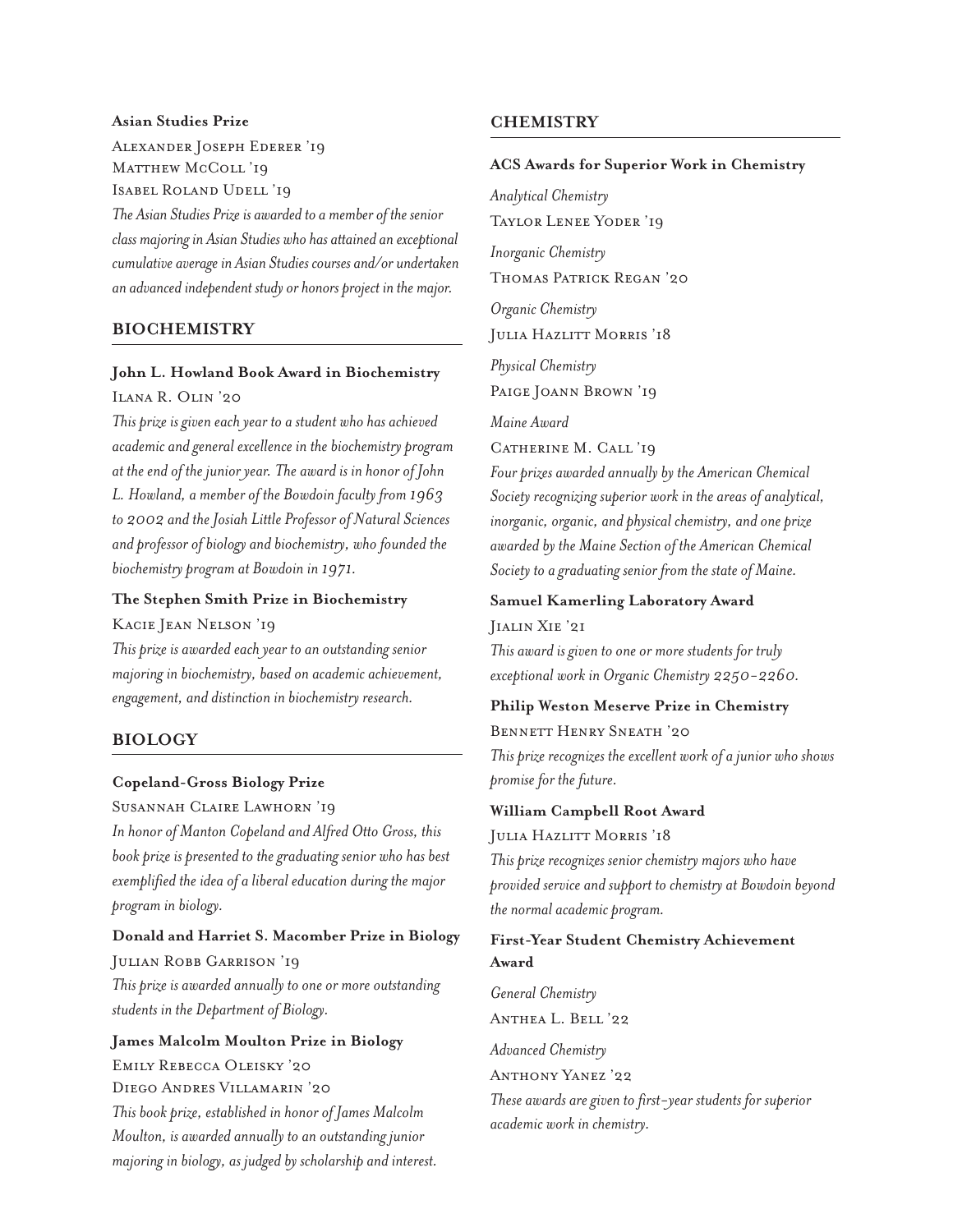#### **First-Year Student Chemistry Laboratory Award**

*General Chemistry* Claire M. Pierce '22

*Advanced Chemistry*  Emily Yuan-ann Pan '22 *These awards are given to first-year students for outstanding quality of laboratory work in chemistry.* 

#### **Dana Walker Mayo Prize**

Hyungyu Lee '19 *Established in honor of Professor Dana W. Mayo, this prize recognizes a senior who has demonstrated exceptional motivation and potential for independent research in chemistry or related scientific fields.* 

## **CINEMA STUDIES**

#### **The Rosebud Prize**

Samantha Loren Sackes '22 EMILY RUTH STATEN '22 *The Rosebud Prize, named for the iconic reference in the 1941 Orson Welles film* Citizen Kane, *is awarded to a member of the first-year class for the best essay written for a cinema studies class.*

### **The Sunrise Prize**

Andrew William McGowan '19 *The Sunrise Prize, named for F.W. Murnau's 1927 film*  Sunrise, *is awarded to a member of the senior class for the best essay written for a cinema studies class or independent study.* 

#### **CLASSICS**

## **Nathan Goold Prize**

#### Noah Joseph Dubay '19

*This prize, established by Abba Goold Woolson, of Portland, in memory of her grandfather, is awarded to that member of the senior class who has, throughout the college course, attained the highest standing in Greek and Latin studies.* 

#### **J. B. Sewall Greek Prize**

Madeline Ada Ferrucci '21 *This prize is awarded to the member of the sophomore class who sustains the best examination in Greek.* 

#### **J. B. Sewall Latin Prize**

Jiankun Wu '21 *This prize is awarded to the member of the sophomore class who sustains the best examination in Latin.*

## **Jasper Jacob Stahl Fellowship for the Study of Mediterranean Antiquity**

Nicole Danielle Tjin A Djie '21 *This summer prize fellowship is given to one student annually to help facilitate the study of Greek, Latin, or the material cultures of the ancient Mediterranean.*

## **COMPUTER SCIENCE**

#### **Computer Science Senior-Year Prize**

Anjulee Jane Bhalla '19 JAMES ISAAC LITTLE '19 John Robinson Ward '19 *This prize is awarded to a senior or seniors judged by the Department of Computer Science to have achieved the highest distinction in the major program in computer science.* 

**Allen B. Tucker Computer Science Research Prize** 

JACK BECKITT-MARSHALL '21 *This prize is awarded to a computer science student or students for excellence in summer research.* 

## **EARTH AND OCEANOGRAPHIC SCIENCE**

## **Earth and Oceanographic Science Senior Academic Achievement Award**

## Eleanora Olivia Neifeld '19

*Given annually to a senior majoring in Earth and Oceanographic Science, this award recognizes outstanding achievement in the EOS curriculum, which may include academic performance, originality and creativity of thinking, science communication, and the ability to integrate the Earth spheres and themes across EOS courses.*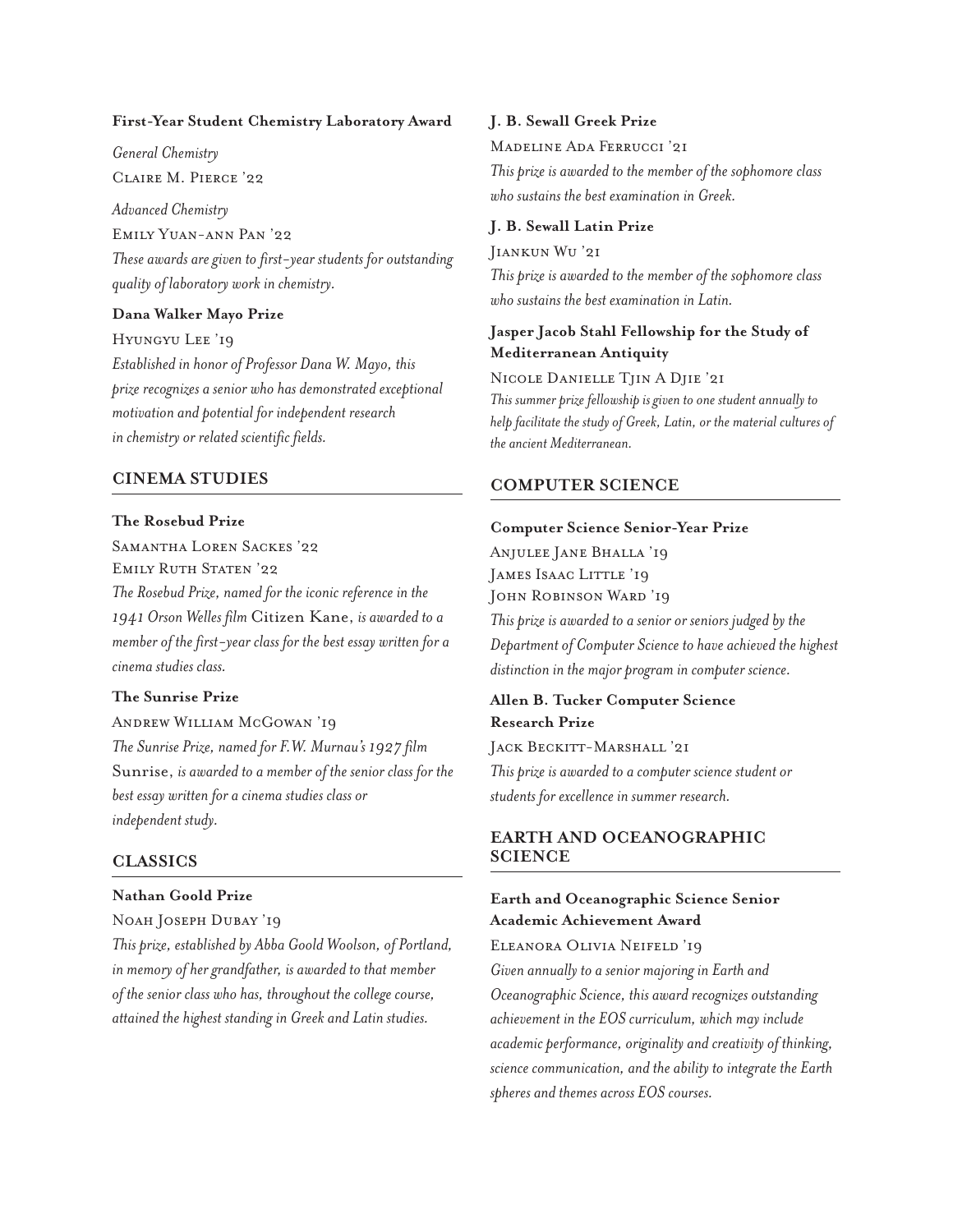## **Earth and Oceanographic Science Outreach Excellence Award**

Railey Graham Zantop-Zimlinghaus '19

*This award recognizes an EOS major who has exemplified outstanding public engagement and outreach during their time at Bowdoin. Outreach activities may include establishing or supporting a promising program (recent or longstanding), working with primary or secondary school students or teachers, developing curricula for formal or informal education, creating extraordinary events for the public, or other activities that engage the community.*

## **Earth and Oceanographic Science Biogeochemistry Award**

## Zoe Alexandra Dietrich '21

*This award is given annually to a student completing the biogeochemistry course, which is a key integrative experience in the EOS major. It recognizes outstanding performance in the course and the ability to connect biogeochemistry to the broader context of the Earth system.* 

## **Earth and Oceanographic Science Service to Department Award**

Zoe Alexandra Dietrich '21 *This award recognizes an EOS major who has provided meaningful and impactful service to the Bowdoin College EOS community.* 

**Earth and Oceanographic Science Book Award**  Firas Antoun Abboud '22 Alexander Patrick Gates '22 LUCIE MARGARETE NOLDEN '22

*This award is given annually to one first- or second-year student from each of the introductory Earth and Oceanographic Science courses for exceptional class performance, which may include collaborative ability, initiative, and creative contributions to the class.*

## **ECONOMICS**

## **Paul H. Douglas Prize**

Madeleine Rose Dupre '20 Silas Wuerth '20

*This prize recognizes juniors who show outstanding promise in scholarship in economics. The prize is named for Paul H. Douglas of the Class of 1913, a respected labor economist and United States senator.* 

## **Adam Smith Book Prize**

Elizabeth Summers Askew '20 Angela Goldshteyn '20 *This award recognizes juniors who demonstrate exceptional analytical skills and originality in the study of economy and society.*

## **EDUCATION**

## **Bowdoin Teacher Scholars**

Hannah Edith Edralin Baggs '17 TESS MACCASLIN HALL '19 Angela Rose Wunderlich '19 *These students have completed the Bowdoin Teacher Scholars program, qualifying them for secondary school Maine teacher certification.* 

## **ENGLISH**

## **Academy of American Poets Collette Inez Poetry Prize**  Ella Marie Schmidt '22 *This national prize is awarded by the Academy of American Poets for best poem or groups of poems.*

## **Philip Henry Brown Prize**

*First Prize*  Anastasia Roose Arvin-DiBlasio '19 *Second Prize* Andrew William McGowan '19 *Two prizes from the annual income of a fund established by Philip Greely Brown 1877, A.M. 1892, in memory of Philip Henry Brown 1851, A.M. 1854, may be offered to members of the senior class for excellence in extemporaneous English composition.*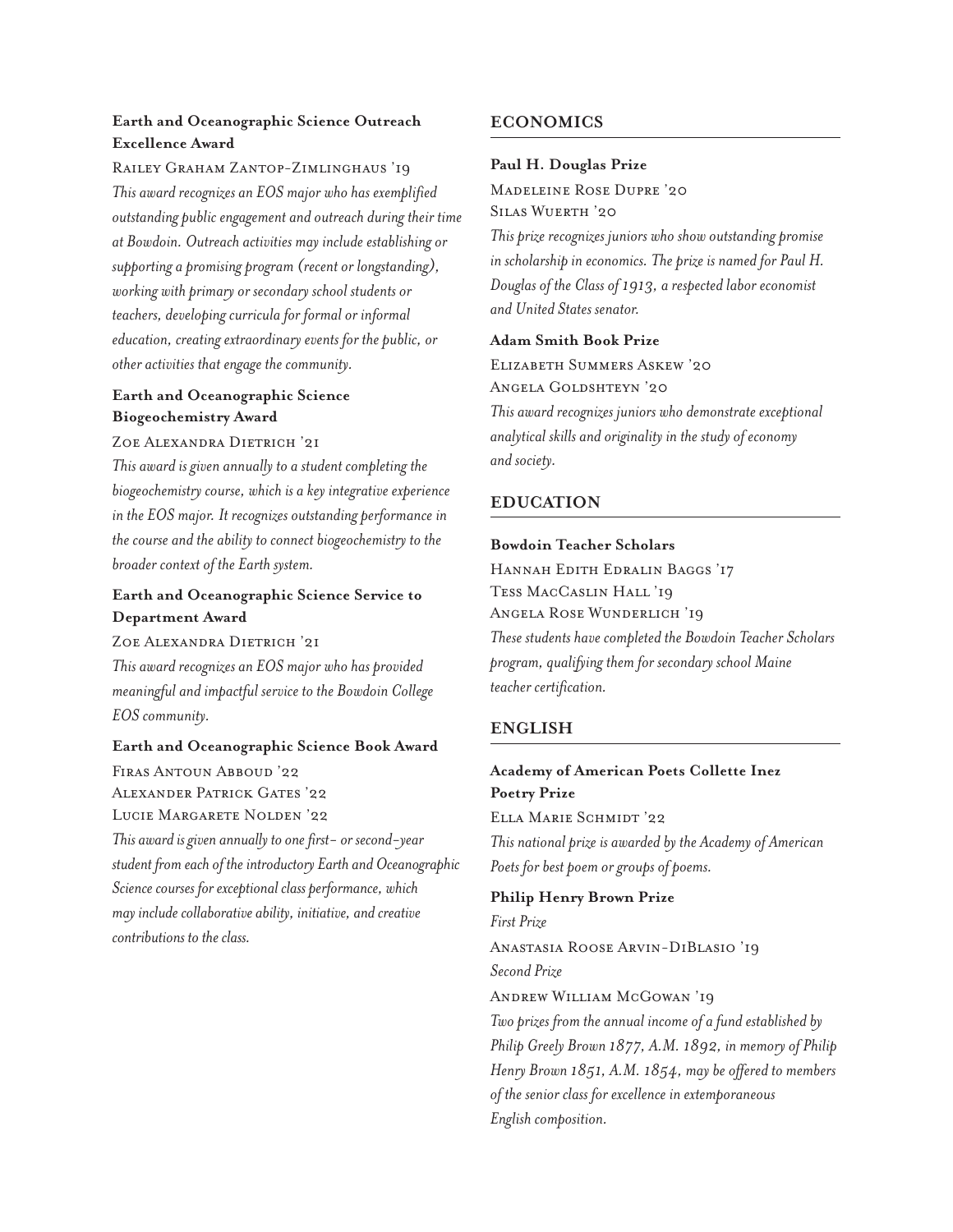## **Hawthorne Prize**

Brianna Marie Cedrone '21 *This prize is awarded each year to the author of the best short story.* 

## **Nathalie Walker Llewellyn Poetry Prize**

Ayana Harscoet '21 *This prize is awarded to the student who submitted the best work of original poetry.*

### **Non-Fiction Prize**

Surya Mary Milner '19 Emily M. Ha '21 *This prize, established in 2008, is awarded for the best work of creative nonfiction.* 

## **Poetry Prize**

SYDNEY V. To '19 *This prize is awarded for the best poem written by an undergraduate.* 

## **Pray English Prize**

SYDNEY V. To '19 *This prize, given by Dr. Thomas Jefferson Worcester Pray 1844, is awarded to the best scholar in English literature and original English composition.*

## **Forbes Rickard Jr. Memorial Poetry Prize**

### Cameron James Markovsky '21

*This prize, given by a group of alumni of the Bowdoin chapter of Alpha Delta Phi fraternity in memory of Forbes Rickard Jr., Class of 1917, who lost his life in the service of his country, is awarded to the undergraduate writing the best poem.* 

## **David Sewall Premium**

Isabel Marie Krogh '22 *This prize is awarded to a member of the first-year class for excellence in English composition.*

## **Mary B. Sinkinson Short Story Prize**

Aleksia Mira Silverman '19

*This prize, established by John Judson Sinkinson of the Class of 1902 in memory of his wife, Mary Burnett Sinkinson, is awarded each year for the best short story written by a member of the junior or senior class.* 

#### **Bertram Louis Smith Jr. Prize**

ELEANOR JYOTI SAPAT '20 *This prize was established by his father in memory of Bertram Louis Smith Jr., of the Class of 1903, to encourage excellence of work in English literature and is awarded by the department to a member of the junior class who has completed two years' work in English literature.*

## **ENVIRONMENTAL STUDIES**

#### **Academic Award in Environmental Studies**

Julian Robb Garrison '19 Aaron William Rubin '19 *This prize is awarded to graduating seniors who have achieved* 

*outstanding academic distinction in the completion of the environmental studies coordinate major.*

**Community Service Award in Environmental Studies**  Hugh Calkins Cipparone '19 Hannah Grace Karlan '19 Madeleine Shane King '19

*This prize is awarded to graduating students majoring in environmental studies who have demonstrated exemplary service to the College and the broader community.* 

## **GENDER, SEXUALITY, AND WOMEN'S STUDIES**

## **Edith Lansing Koon Sills Prize in Gender, Sexuality, and Women's Studies**

SADIE ANN LOGERFO-OLSEN '19

*The Society of Bowdoin Women's Edith Lansing Koon Sills Prize is a yearly prize awarded to an outstanding student in gender, sexuality, and women's studies, as selected by the Gender, Sexuality, and Women's Studies Program Committee.*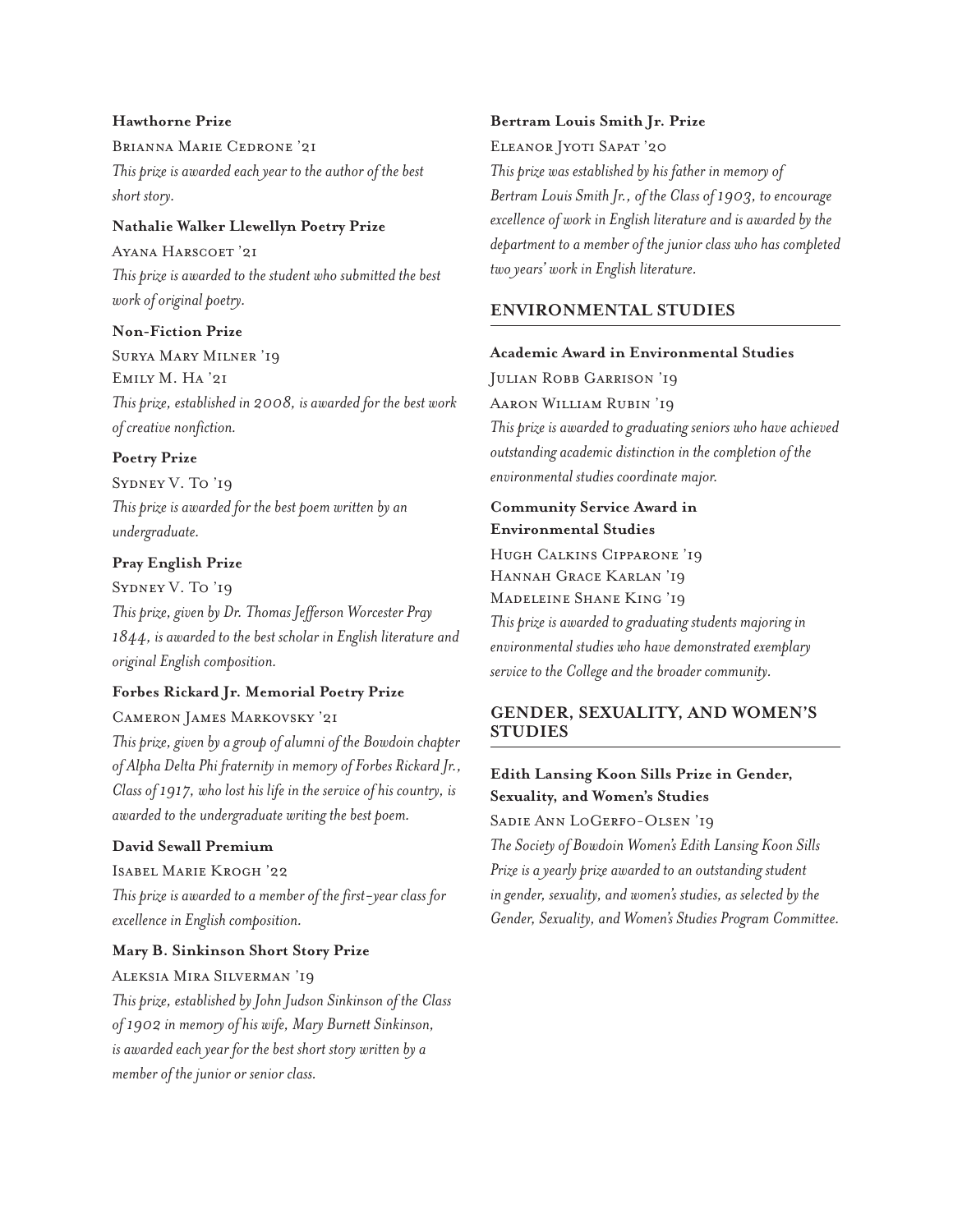## **GERMAN**

## **German Consular Prize in Literary Interpretation**

Timothy J. Bulens '19

*This prize was initiated by the German Consulate, from whom the winner receives a certificate of merit and a book prize, in addition to a small financial prize to be awarded from the income of the fund. The prize is awarded annually to the senior German major who wins a competition requiring superior skills in literary interpretation.*

## **Old Broad Bay Prize in Reading German**

Owen Templeton Tuck '20 Silas Wuerth '20 Jairo Enrique Izaguirre Reyes '22 *This prize was established by Jasper J. Stahl 1909, Litt.D. 1960, and others as a living memorial to the men and women from the valley of the Rhine who in the eighteenth century founded the first German settlement in Maine at Broad Bay, now Waldoboro. The prize is awarded to students who have profited especially from their instruction in German.* 

## **GOVERNMENT AND LEGAL STUDIES**

## **Prizes for Excellence in Government and Legal Studies**

*American Politics* Victoria Estelle Yu '19

*Comparative Politics* 

Julia Elizabeth Amstutz '19 Evan Alden Walters '19

*International Relations*  ZOE ELANA SHAMIS '19

## *Political Theory*

Samuel Jeremy Lewis '19

*Four prizes awarded annually to senior majors who demonstrate exceptional performance at Bowdoin in the study of American politics, comparative politics, international relations, and political theory.*

## **Richard E. Morgan Prize for Excellence in the Study of the Constitution**

JENNA LYNN SCOTT '19 *Awarded annually to a student excelling in the study of constitutional law.*

## **LATIN AMERICAN STUDIES**

## **The John Harold Turner Prize in Latin American Studies**

BRANDON SCOTT MORANDE '19 Naphtali Moulton '19

*This prize is awarded to a graduating Latin American Studies major who, in the judgment of the Latin American Studies Committee, has achieved academic distinction and has contributed to an understanding of the region.* 

## **Latin American Studies Award for Public Engagement**

Sylvia Idalis Jimenez '19

*Established in 2016, the LAS Award for Public Engagement prize is awarded to a junior or senior, majoring in any discipline, who has contributed to the recognition and understanding of Latin America, the Caribbean, or the Latin American or Caribbean diasporas through exemplary public engagement, meaningful community service, and/or efforts in public education, intersecting, to the extent possible, with his/ her academic studies.*

## **MATHEMATICS**

## **Edward Sanford Hammond Mathematics Prize**  Yijie Sun '19

Benjamin Paul York '19

*The prize is awarded on recommendation of the Department of Mathematics to a graduating senior who is completing a major in mathematics with distinction. This book prize honors the memory of Edward S. Hammond, for many years Wing Professor of Mathematics, and was established by his former students at the time of his retirement.*

## **Smyth Mathematical Prize**

Nawapan Wattanawanichkul '21 Samuel Auden Harder '20 John Taekyong Ahn '19 *Established by Henry Jewett Furber 1861 in honor of Professor William Smyth, this prize is awarded to the student in the sophomore class who obtains the highest grades in mathematics courses during the first two years. Recipients are selected at the end of their sophomore year and continue to receive the awards as juniors and seniors.*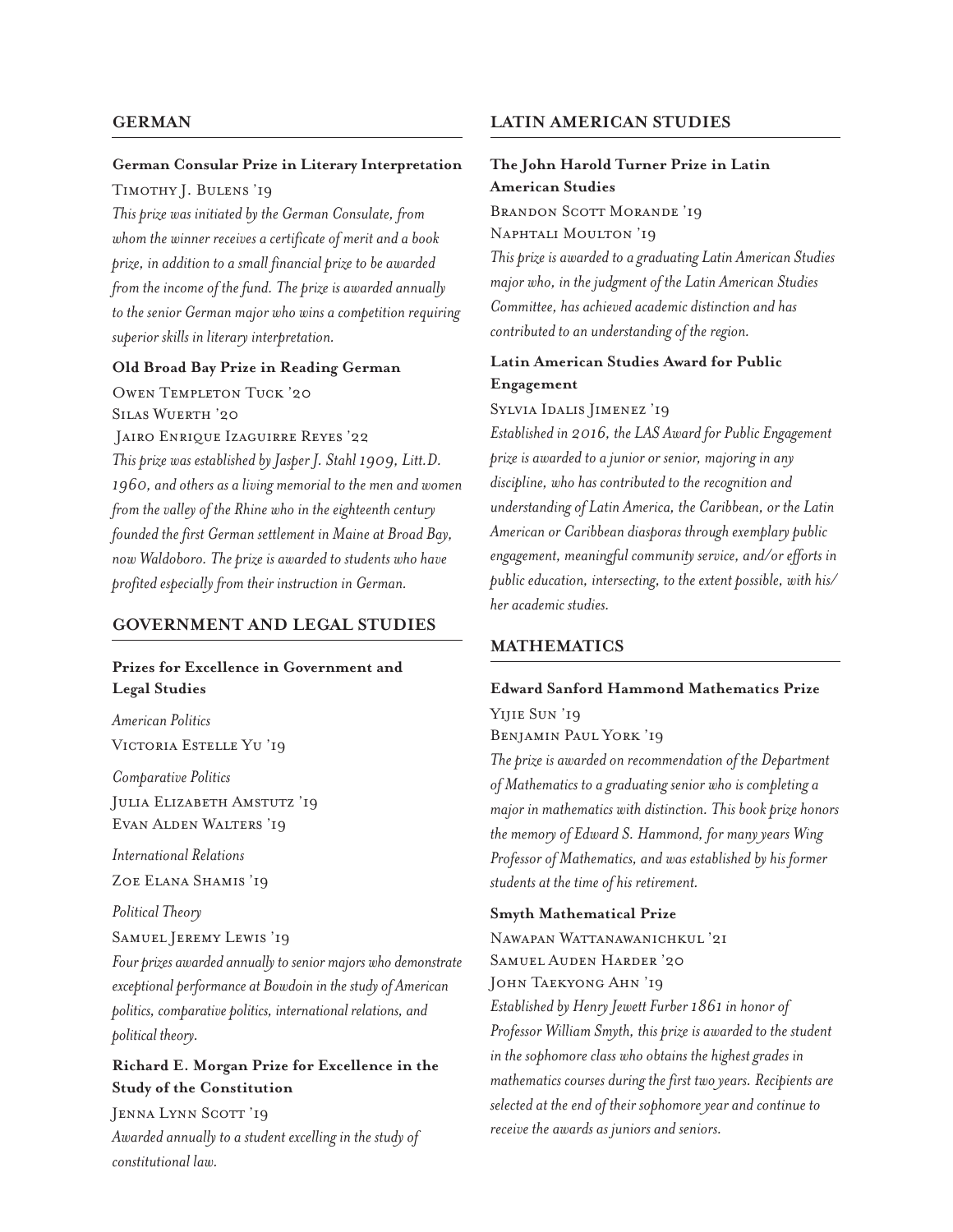## **100π –** ε **Prize**

JAYA RANI BLANCHARD '21 Kimberly N. Hancock '21 *The 100π —* e *Prize is to be awarded at the discretion of the Department of Mathematics to a first- or second-year student demonstrating extraordinary inspiration and joy for the pursuit of mathematics.* 

## **MUSIC**

## **Sue Winchell Burnett Music Prize**

Matthew Christopher Maguire '19 *Established by Rebecca P. Bradley in memory of Sue Winchell Burnett, this prize is awarded to the member of the senior class who has majored in music and has made the most significant contribution to music while a student at Bowdoin.*

#### **Elliott S. Schwartz Award**

## ALEC TALBOT FERGUSON-HULL '19

*Created in recognition of his distinguished compositional career and his fifty-year tenure as a faculty member in the Bowdoin College Department of Music, the Elliott S. Schwartz Award is given to the student who has written the most compelling music composition during that academic year.*

## **NATURAL SCIENCES**

## **Sumner Increase Kimball Prize**

PAIGE JOANN BROWN '19

*This prize is awarded annually to those members of the senior class who have shown the most ability and originality in fields of the natural sciences.* 

## **NEUROSCIENCE**

#### **Munno Neuroscience Prize**

PETER NEWSTEIN '19 Katharine Rebecca Torrey '19 *Established by David W. Munno '99, this prize is awarded for excellence in research by a student majoring in neuroscience.* 

## **PHYSICS**

#### **Edwin Herbert Hall Prize in Physics**

Jiankun Wu '21

*The annual income of this fund, named in honor of Edwin Herbert Hall 1875, A.M. 1878, LL.D. 1905, the discoverer of the Hall effect, is awarded each year to the best sophomore scholar in the field of physics.* 

## **Noel C. Little Prize in Experimental Physics**

Dana Haywood Peirce '19 *This prize, named in honor of Noel C. Little '17, Sc.D. '67, professor of physics and Josiah Little Professor of Natural Science, is awarded to a graduating senior who has distinguished himself or herself in experimental physics.*

**E.O. LaCasce Jr. Prize in Theoretical Physics** 

Elizabeth Roberts Bennewitz '19 Derek Martin Sederman '19 *A prize named in honor of Elroy O. LaCasce Jr., of the Class of 1944, professor of physics emeritus, is awarded to a graduating senior who has distinguished herself or himself in theoretical physics.* 

## **American Association of Physics Teachers Learning Assistant Prize**

Satya Peter Butler '19 Derek Martin Sederman '19 *This prize is given to the student or students who show an exemplary reliability, dedication to inspiring student engagement, excellence in learning group work, and willingness to go above and beyond their roles as department learning assistants.*

#### **RELIGION**

#### **Edgar Oakes Achorn Prize**

Kaya Sophia Wurtzel '21 Elizabeth Samantha Baker '22 Francis Jacob Nicolas Kassama '22 *The income of a fund established by Edgar Oakes Achorn 1881 is awarded as a prize for the best essay written by a member of the second- or first-year classes in Religion 1101.*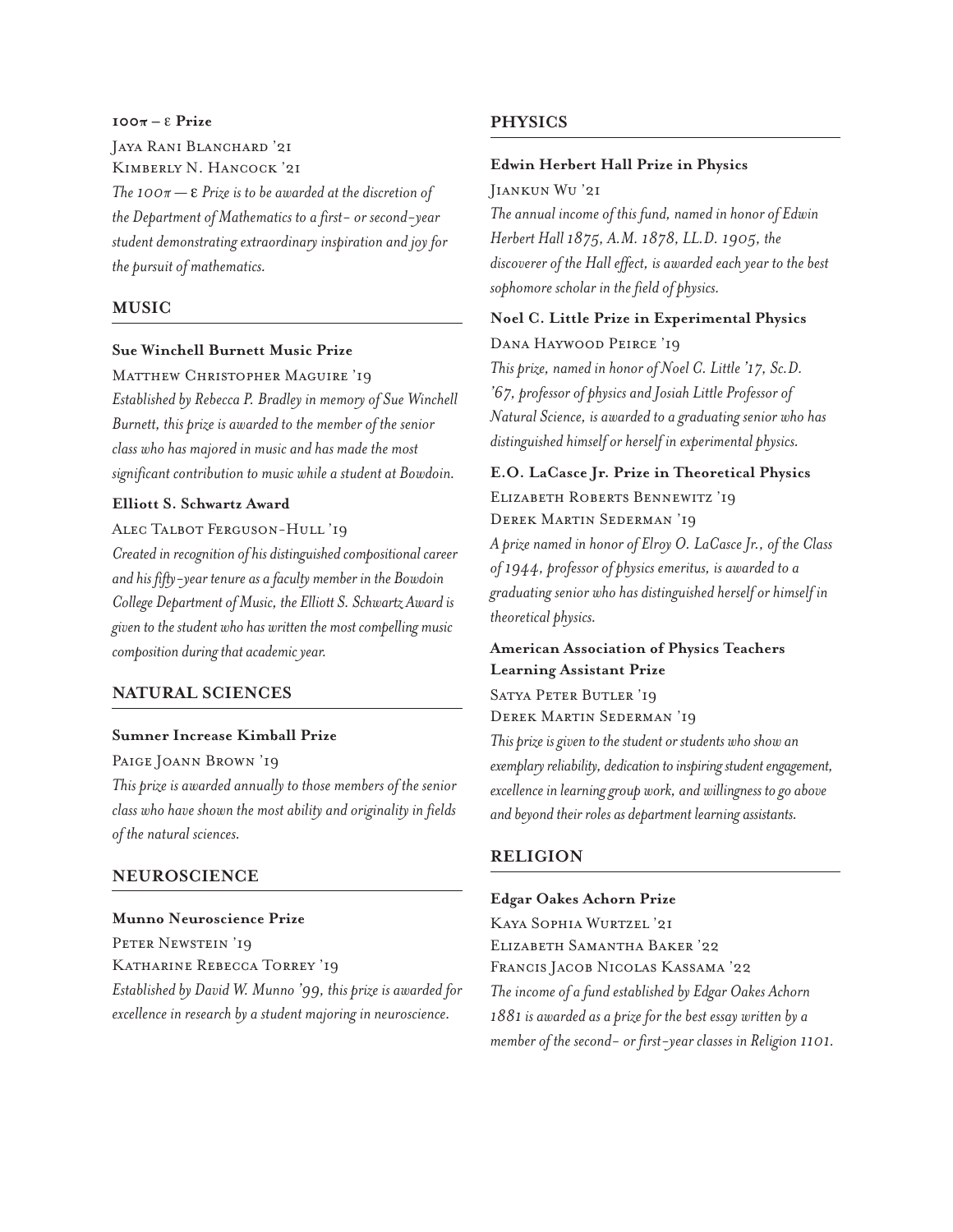## **Lea Ruth Thumim Biblical Literature Prize**

Caleb Louis Perez '20

*Established by Carl Thumim in memory of his wife, Lea Ruth Thumim, this prize is awarded each year to the best scholar in biblical literature.*

## **ROMANCE LANGUAGES AND LITERATURES**

## **Prize for Excellence in Romance Languages and Literatures**

Miranda Oser Miller '19

*Established by the Department of Romance Languages and Literatures, this prize is awarded to a graduating Romance languages and literatures major for outstanding achievement and promise in the study of more than one Romance language, literature, and culture.* 

### **Dorothy Haythorn Collins Award**

## Acadia Elizabeth Mezzofanti '19 Caroline Louisa Daigle '20

*This award, given by Dorothy Haythorn Collins and her family to the Society of Bowdoin Women, is used to honor a student "who has achieved academic and general excellence in their chosen major" at the end of the junior year. Each year the society selects a department from the sciences, social studies, and/or humanities, and the departments choose a student to honor by purchasing books and placing them with a nameplate in the department library. The students also receive a book and certificate of merit.*

## **Goodwin Francophone Studies Prize**

CONNOR CLUFF ROCKETT '19

*Established by the Reverend Daniel Raynes Goodwin, Class of 1832, this prize is awarded to the best scholar in Francophone Studies.*

#### **Eaton Leith Francophone Studies Prize**

Isabel Mentcher Alexander '21 Anna K. Dickson '21 Jamil Guzman '21

*Established by James M. Fawcett III of the Class of 1958 in honor of Eaton Leith, professor of Romance languages and literatures, this prize is awarded to the member of the sophomore or junior class who, by proficiency and scholarship, achieves outstanding results in the study of French literature.*

## **Dante Prize in Italian Studies**

#### Acadia Elizabeth Mezzofanti '19

*This prize, established in 2010 by the generous donation of Zachariah Messitte '90, is awarded to the student who writes the best essay on Dante or Italian literature.*

### **Raimondi Prize in Italian Studies**

## Alexa Gray '19

*This prize, established in 2010 by the generous donation of Zachariah Messitte '90, honors the most outstanding student in Italian studies to include language and culture.*

#### **Philip C. Bradley Hispanic Studies Prize**

Cordelia Elizabeth Stewart '19 Evan Alden Walters '19

*Established in 1982 by classmates and friends in memory of Philip C. Bradley of the Class of 1966, this prize is awarded to outstanding students in Spanish language and literature.*

## **Sophomore Prize in Hispanic Studies**

HELEN ELIZABETH FARQUHAR '21 Maria Firenze Perez Mendoza '21 *This prize is awarded each year to the most promising sophomore who has declared a major in Hispanic studies.*

## **RUSSIAN**

## **Prize for Excellence in Russian Language and Literature**

Stephen J. Pastoriza '19

*This prize, established in 2002 by Jane Knox, professor of Russian emerita, is awarded to a graduating senior who has achieved highest distinction as a Russian major.* 

## **Russian Scholar Laureate**

#### Artur Kalandarov '20

*This award, given by the American Council of Teachers of Russian, recognizes the best qualities of a postsecondary Russian student: an unfailing love for all things Russian; a passion for the language, literature, and culture; a commitment to excellence; and an enthusiasm for knowledge and cultural literacy. Nomination for this national honor is a testament to the high esteem in which the Department of Russian holds the student.*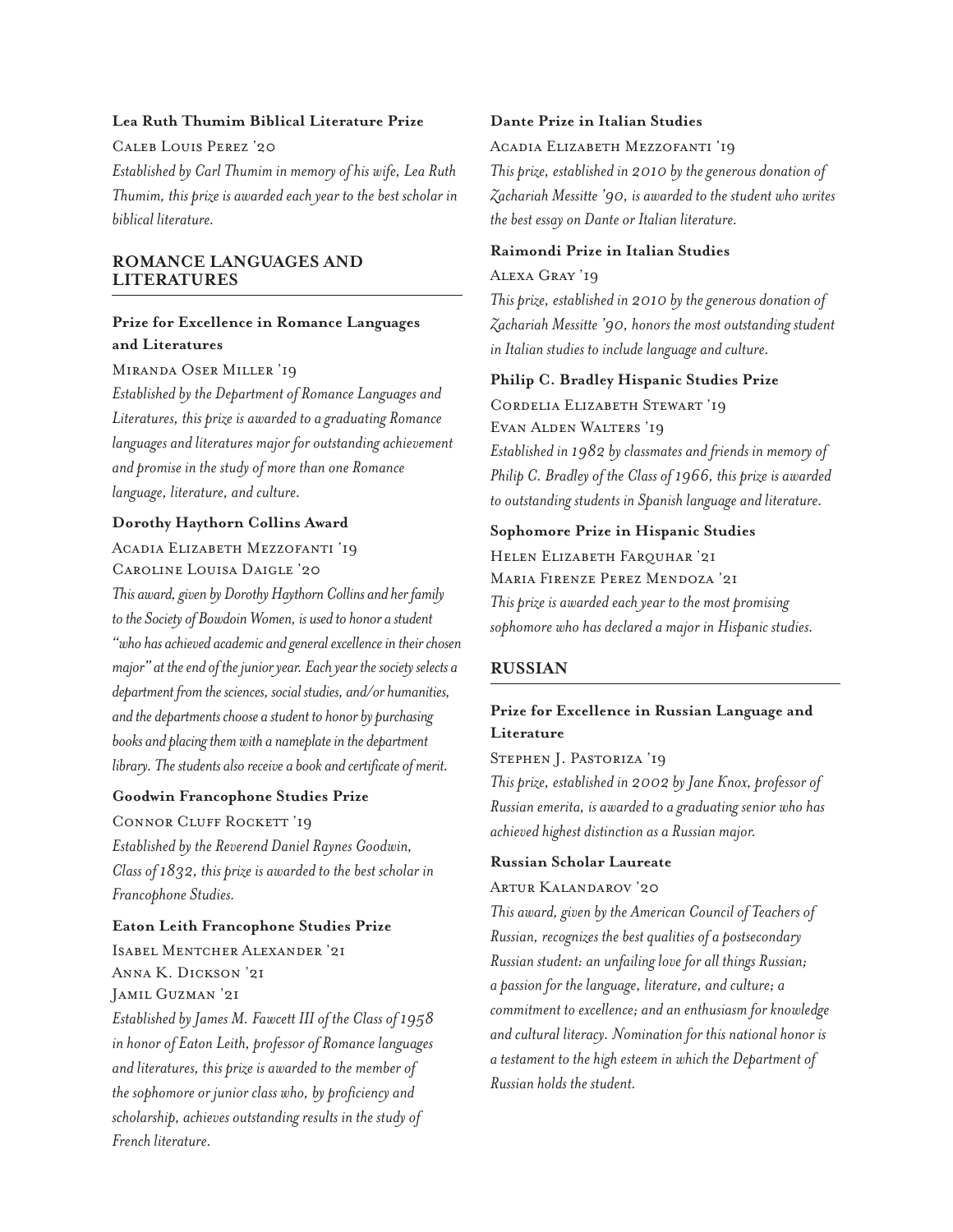## **SOCIOLOGY AND ANTHROPOLOGY**

## **Award for Distinguished Public Sociology and Anthropology**

DARLENE INEZA '19

BRANDON SCOTT MORANDE '19

*The prize is awarded to those students majoring or minoring in sociology or anthropology who demonstrate an exemplary engagement in public scholarship and/or community service. It recognizes those who have exhibited sociological or anthropological imagination in connecting the knowledge of their major to public service and/or scholarship. It also acknowledges those students who have made meaningful impacts on the community.*

## **Elbridge Sibley Prize**

### BRANDON SCOTT MORANDE '19

*This prize, established in 1989 in honor of Elbridge Sibley by Milton M. Gordon '39, a student of Professor Sibley, is awarded each year to that member of the senior class majoring in sociology or anthropology who has the highest mid-year general scholastic average in their Bowdoin class.*

## **THEATER AND DANCE**

#### **Bowdoin Dance Group Award**

#### Gina Ashleigh Fickera '18

*An appropriate, inscribed dance memento is awarded annually to an outstanding senior for contributions of dedicated work, goodwill, and talent, over the course of their Bowdoin career, in the lively, imaginative spirit of the Class of 1975, the first graduating class of Bowdoin dancers.* 

## **Award for Excellence in Dance Performance**  Theodora Kristen Hurley '20

*This prize is awarded annually to dance students in any class whose performing skills and commitment to excellence warrant special recognition.* 

## **Award for Outstanding Contribution to Theater and Dance**

Aziza Sana Janmohamed '19 MACKENZIE JANE SCHAFER '19

*Awarded to a student who—through consistent, generous, and varied activities—enriches the department's culture, raises the quality of its productions, and lifts the spirits of students, staff, and faculty.* 

#### **William H. Moody '56 Award**

Kathleen Helen Johnson '19 Gerlin Leu Fang '19

*Established in memory of Bill Moody, who for many years was the theater technician and a friend of countless students, this award is presented annually to sophomores, juniors, or seniors who have made outstanding contributions to the theater through technical achievements accomplished in good humor.*

#### **Abraham Goldberg Prize**

#### Edward Hugo Sloan Hentoff '19

*This prize is awarded annually to those members of the senior class who have shown the most skill in the art of designing or directing plays.*

#### **Alice Merrill Mitchell Prize**

#### Sally Rose Zuckert '19

*This prize, established by Wilmot Brookings Mitchell 1890, A.M. 1907, L.H.D. '38, Edward Little Professor of Rhetoric and Oratory, in memory of his wife, Alice Merrill Mitchell, is awarded annually to that member of the senior class who, in the opinion of a faculty committee headed by the director of theater, has shown, in plays presented at the College during the two years preceding the date of award, the most skill in the art of acting.*

## **A. Raymond Rutan IV Scholarship Award for Summer Study in Theater**

Grace Dashiell Kellar-Long '21 *The Ray Rutan Fund for the Performing Arts, established by David Zach Webster '57, a lifelong college volunteer and benefactor, honors A. Raymond Rutan IV '51, director of theater 1971-1993. The fund is intended to enrich the life of the College through the performing arts and may be used in part to support student summer study in theater.*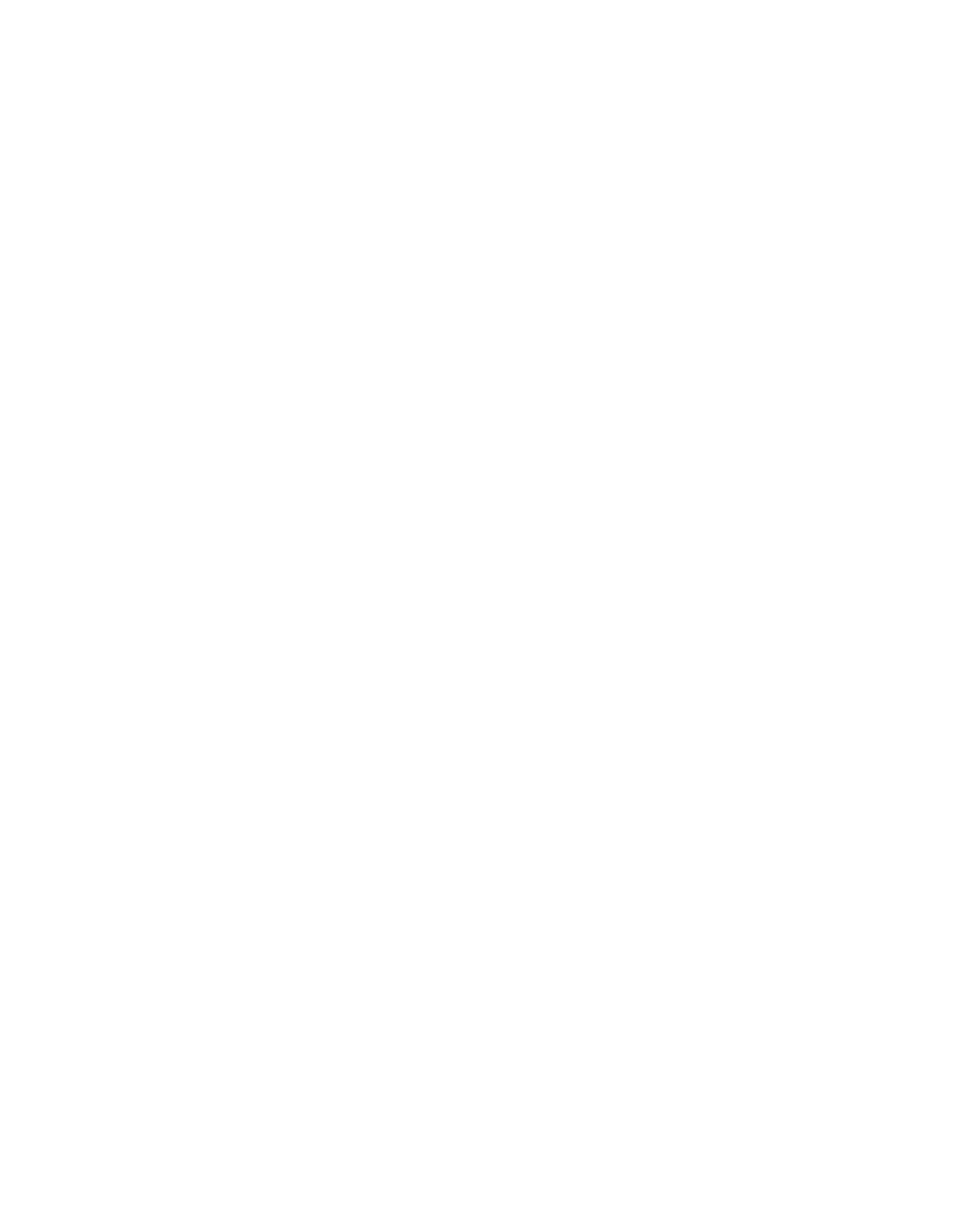## **RAISE SONGS TO BOWDOIN**

*Words by K. C. M. Sills, Class of 1901 New Lyrics by Anthony Antolini '63 Arranged by Thornton W. Allen* 

Raise songs to Bowdoin, praise her fame, And sound abroad her glorious name; To Bowdoin, Bowdoin lift your song, And may the music echo long O'er whispering pines and campus fair With sturdy might filling the air. Bowdoin, from birth, our nurturer and friend To thee we pledge our love again, again.

While now amid thy halls we stay And breathe thy spirit day by day, Oh may we thus full worthy be To march in that proud company Of poets, leaders and each one Who brings thee fame by deeds well done. Bowdoin, from birth, our nurturer and friend To thee we pledge our love again, again.